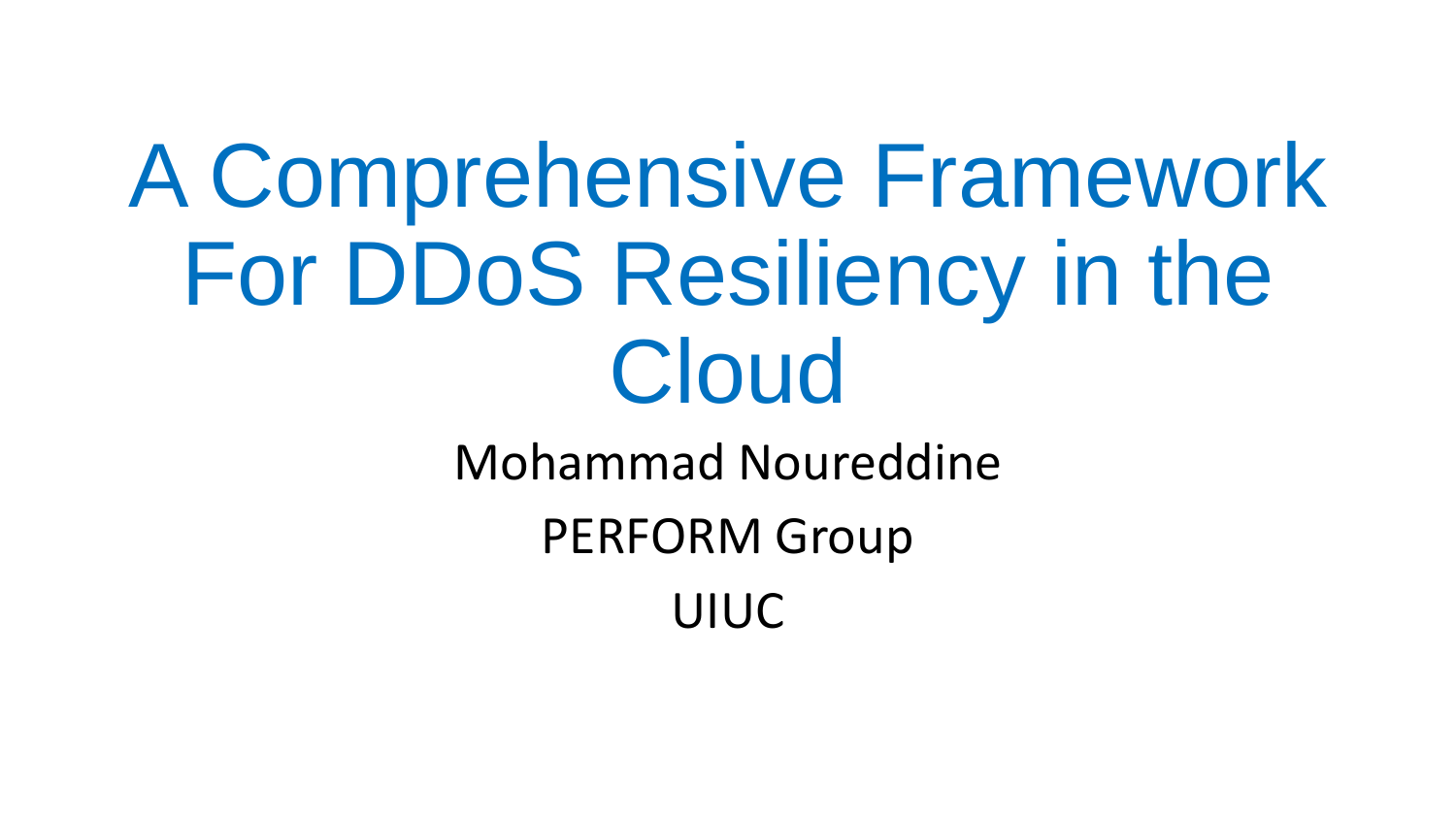### Introduction

- •DDoS attacks are becoming very effective
- •Easy to launch attacks
	- •DDoS as a Service
	- \$38 for one hour/month attack subscription service
- •*"Subleasing"* botnets containing millions of hosts
	- •User machines, mobile devices, IoT devices, etc.
- •Largest recorded DDoS assault at 650 Gbps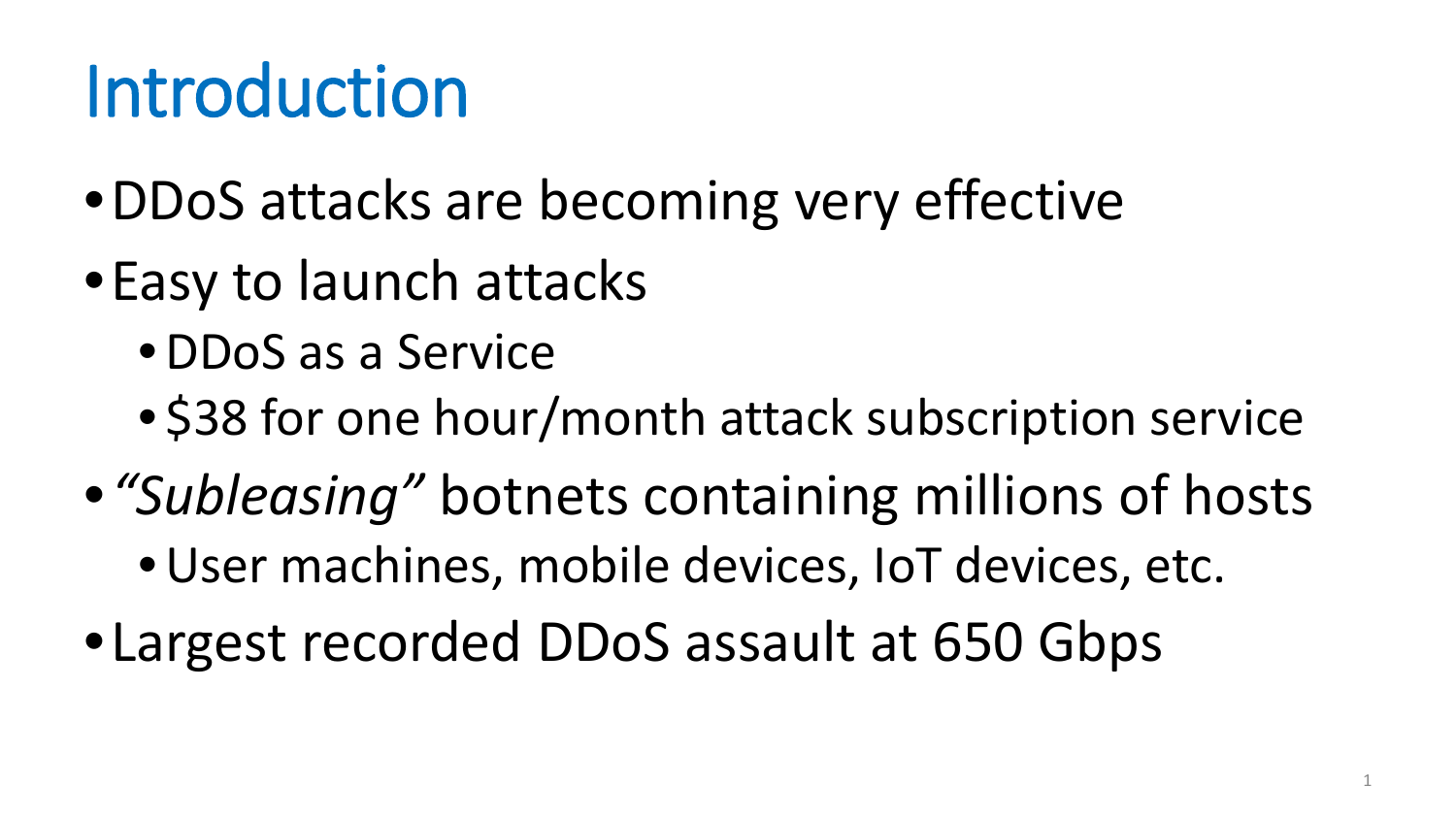#### **Motivation**

#### •DDoS is far from being solved



Imperva DDoS Threat Landscape Report 2015-2016 2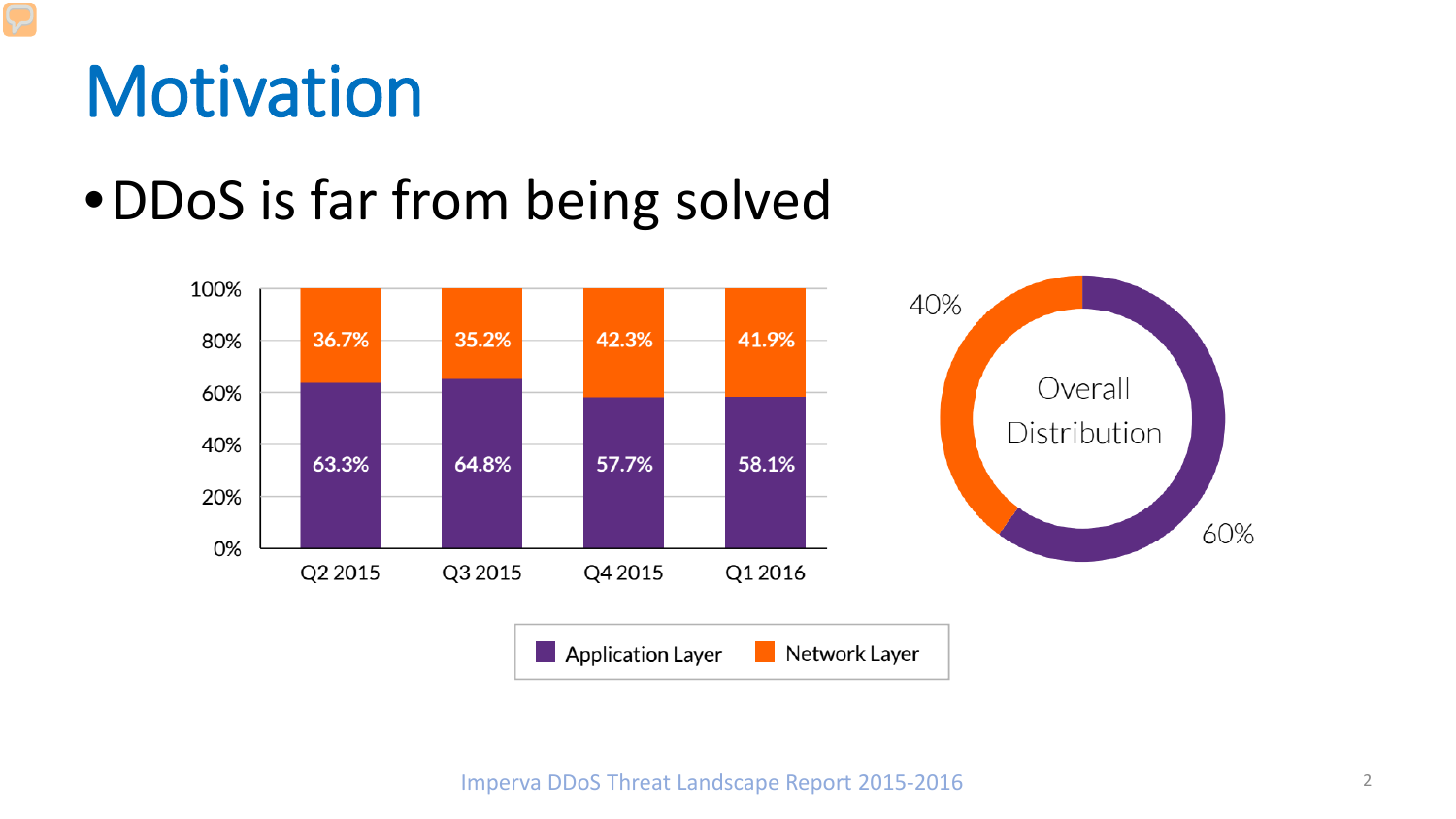#### Attack Capabilities

#### •Majority of botnets are still primitive



Imperva DDoS Threat Landscape Report 2015-2016 3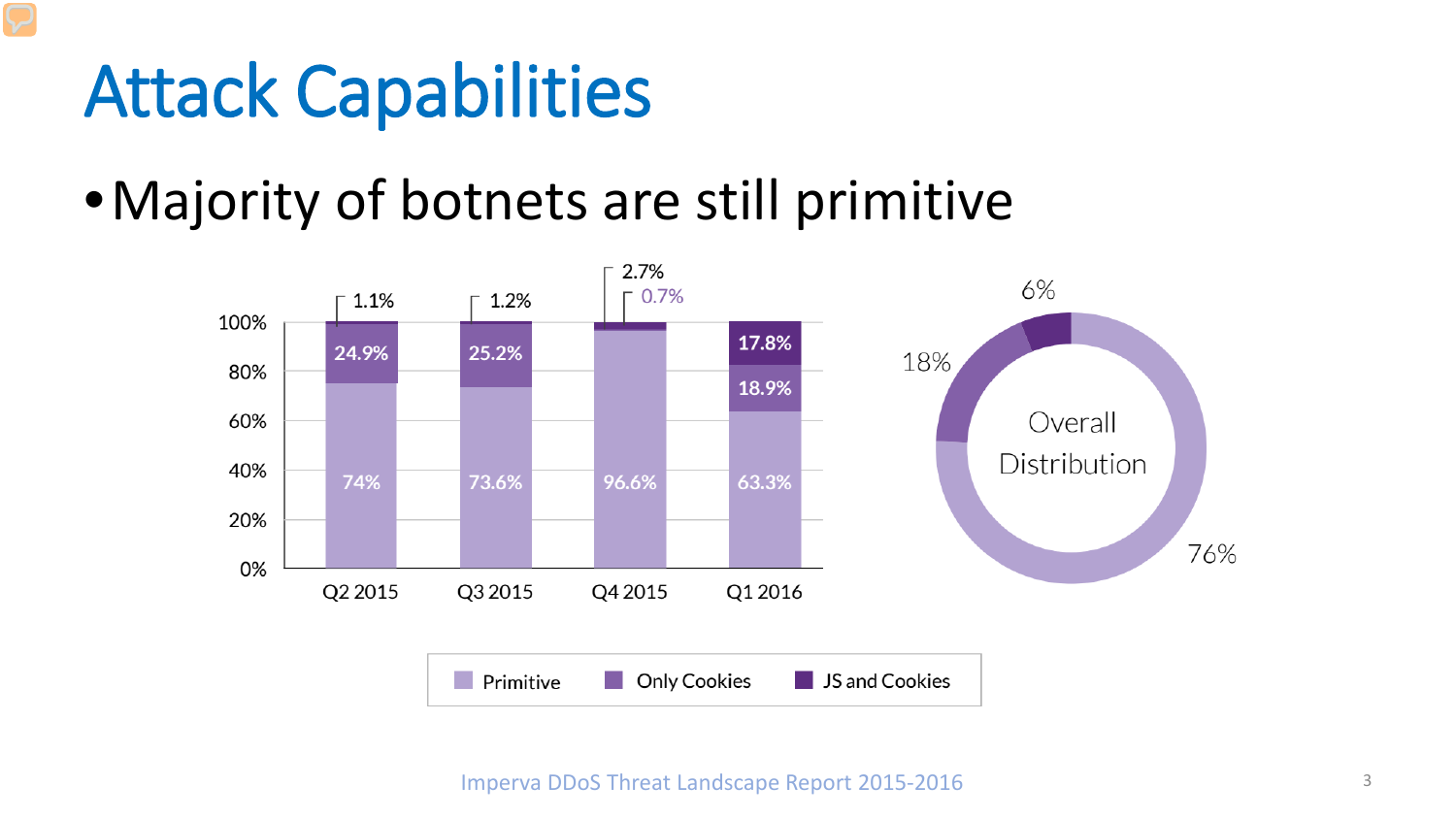## The Cloud

- Cloud adoption rates are increasing
	- Cloud providers making it easier
- •Provides flexibility and elasticity
	- Efficient use of ever-increasing capacity
- •Lucrative targets for DDoS attacks
- •Does profit drive security?
	- Telemetry infrastructure unexploited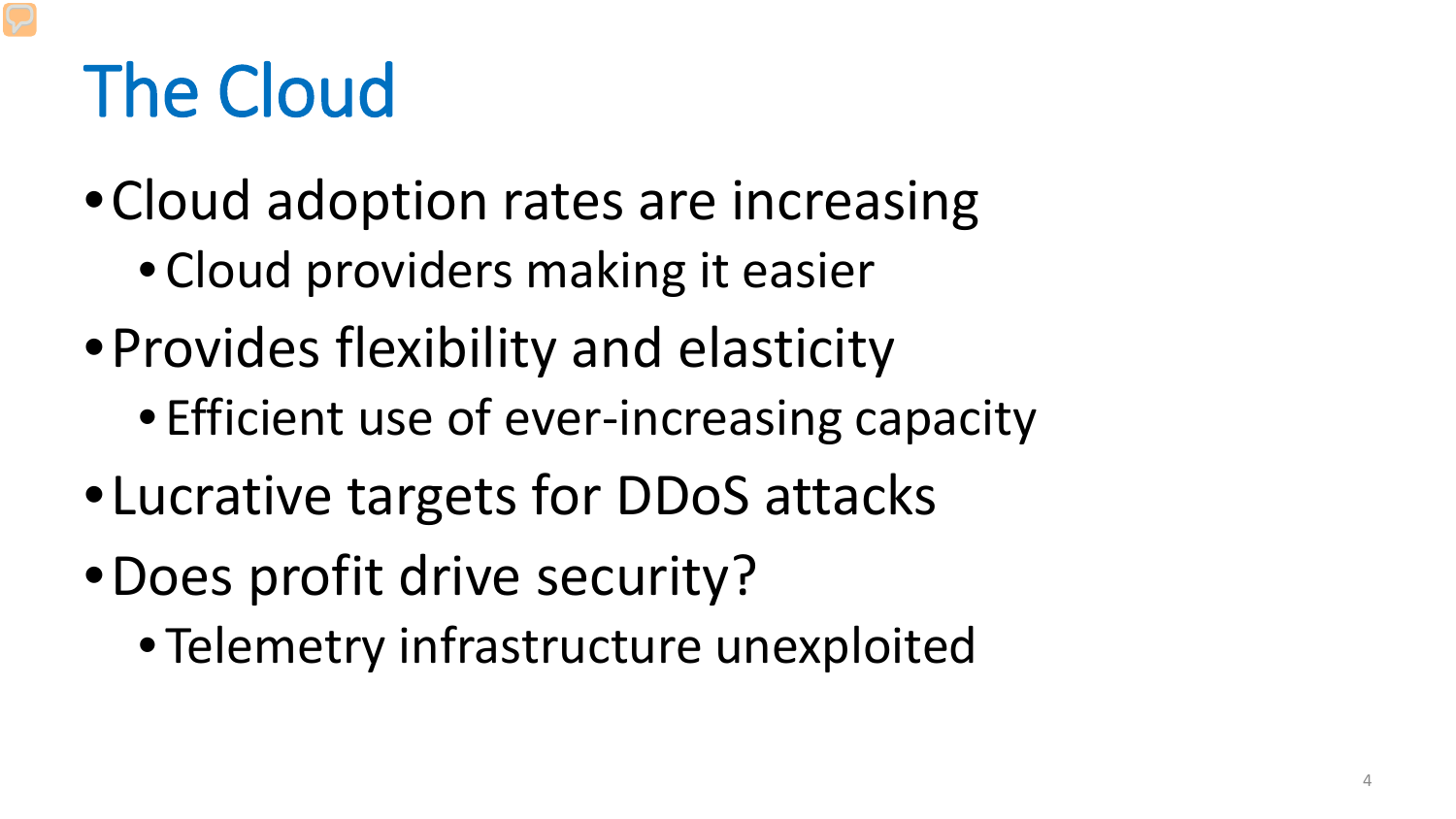## Traditional Approaches

- •Often very intrusive
	- Capabilities require changes to core routers
- •Require cooperation between ISPs
	- •Unlikely to happen without enforcement
- •Require expensive classification of hosts
	- •IP traceback is expensive and easily fooled
- •Very few make use of the cloud
	- The ones that are often proprietary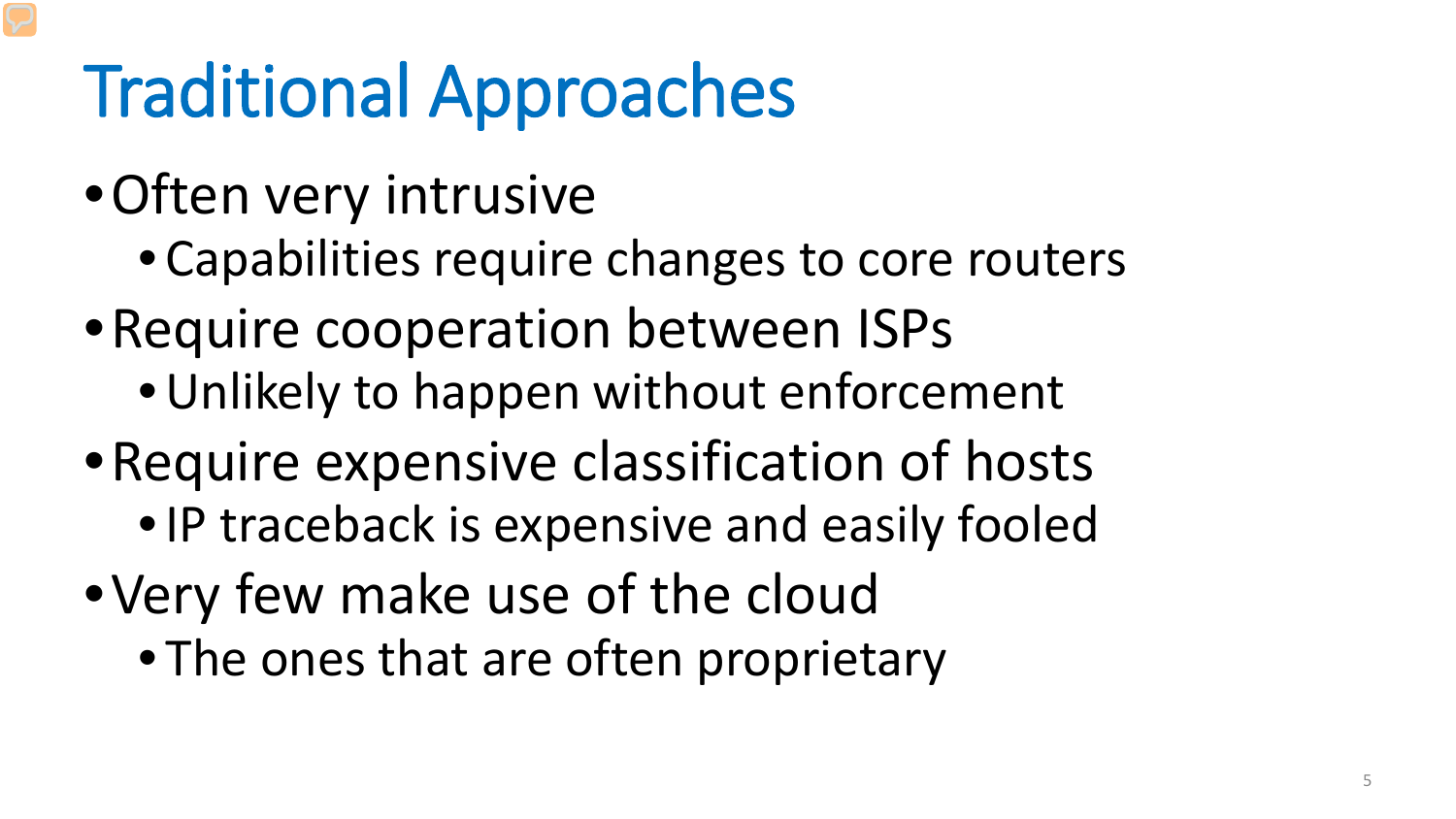### Requirements

- •We need to detect DDoS attacks
	- •Distinguish between high load and DDoS
- We need to effectively respond to attacks
	- Trigger protection mechanism
	- Maintain operation
- We need to scale up horizontally if possible
	- •High availability, Content Delivery Networks (CDN)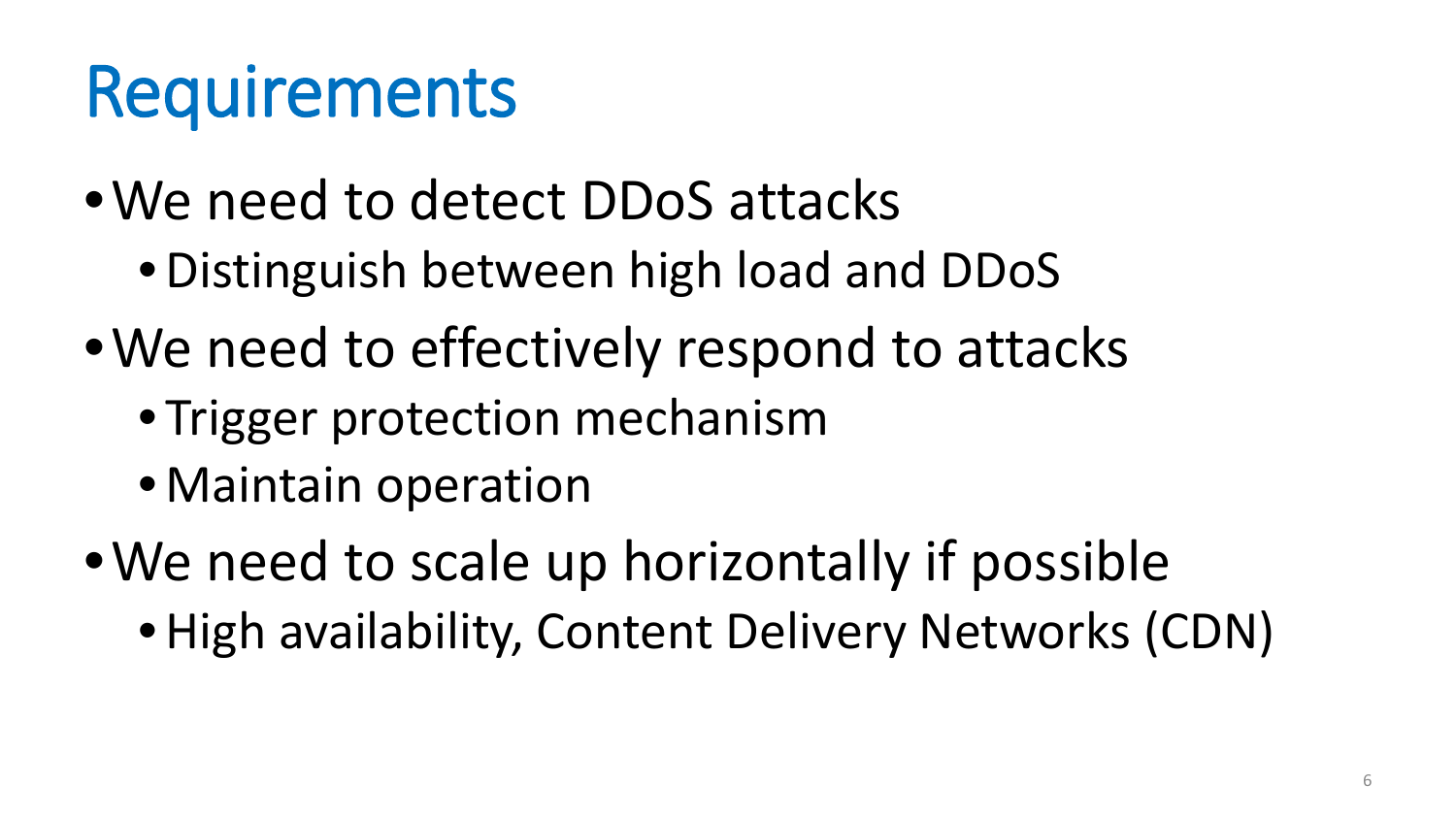### Approach

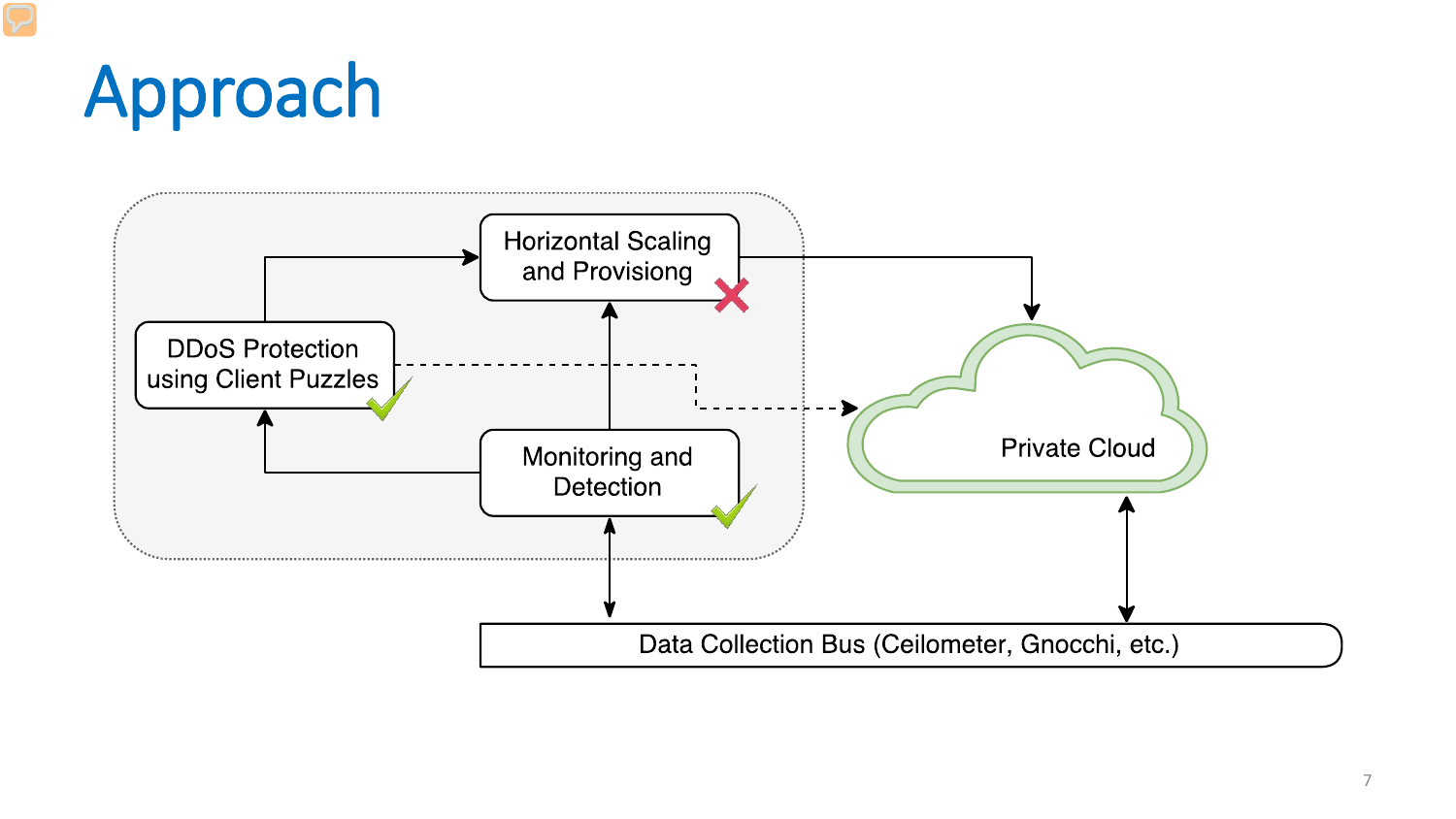### System Model

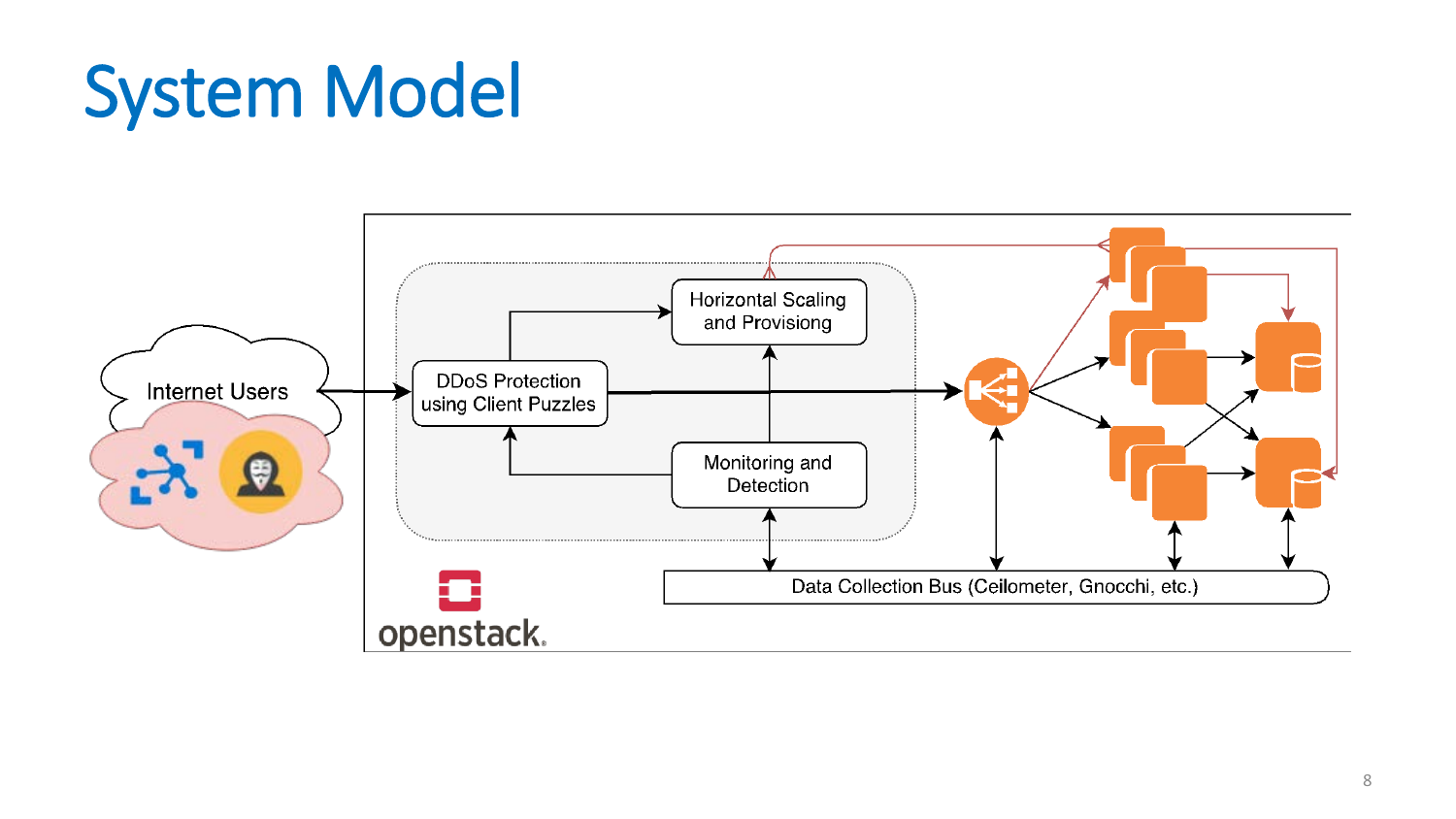### Data Collection

- •Openstack, EC2, Azure provide strong telemetry infrastructure
	- Make use of it for security monitoring
- •Openstack ceilometer
	- Complemented with Gnocchi for current and future versions
	- Time series database as a service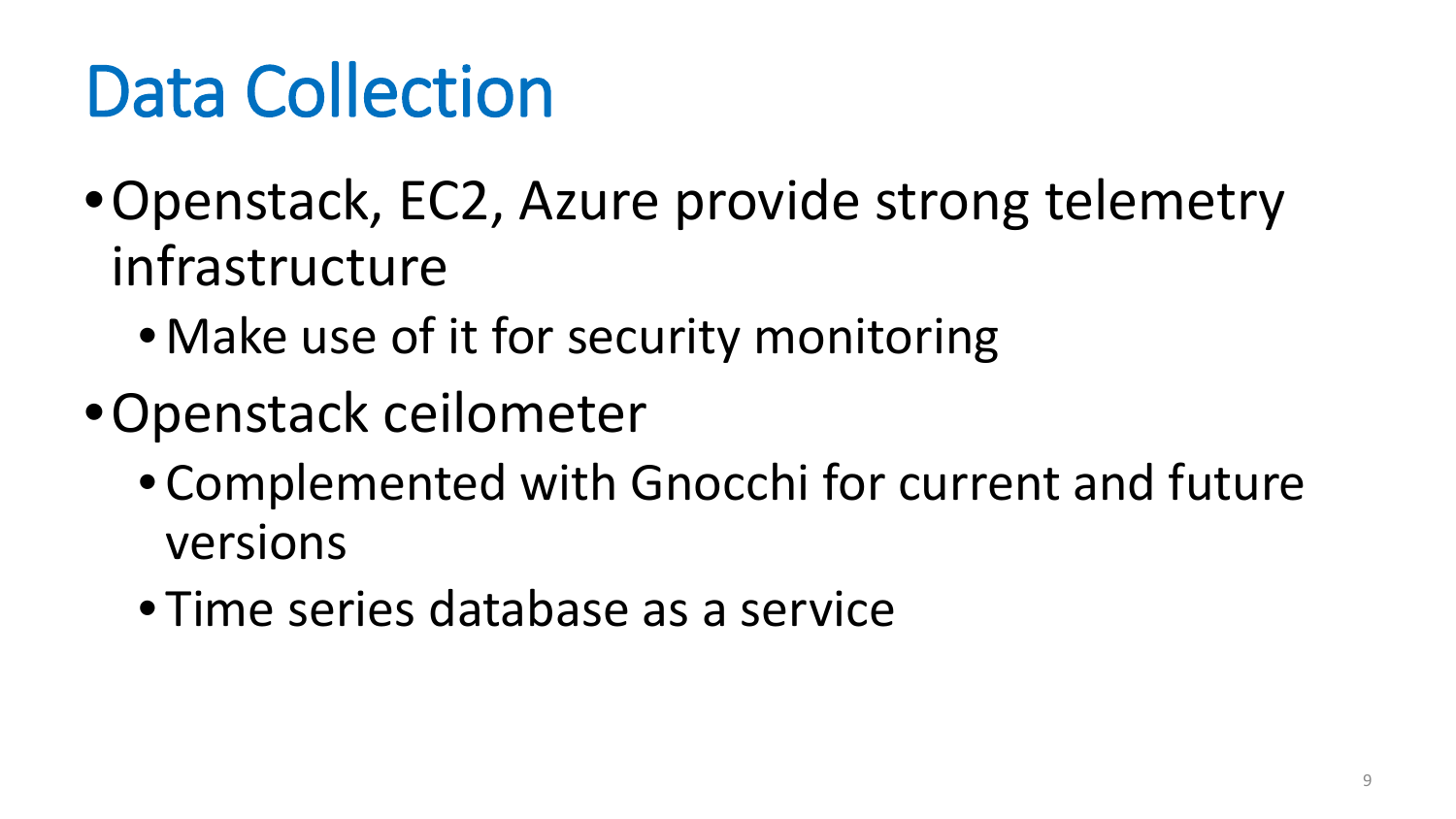### Ceilometer

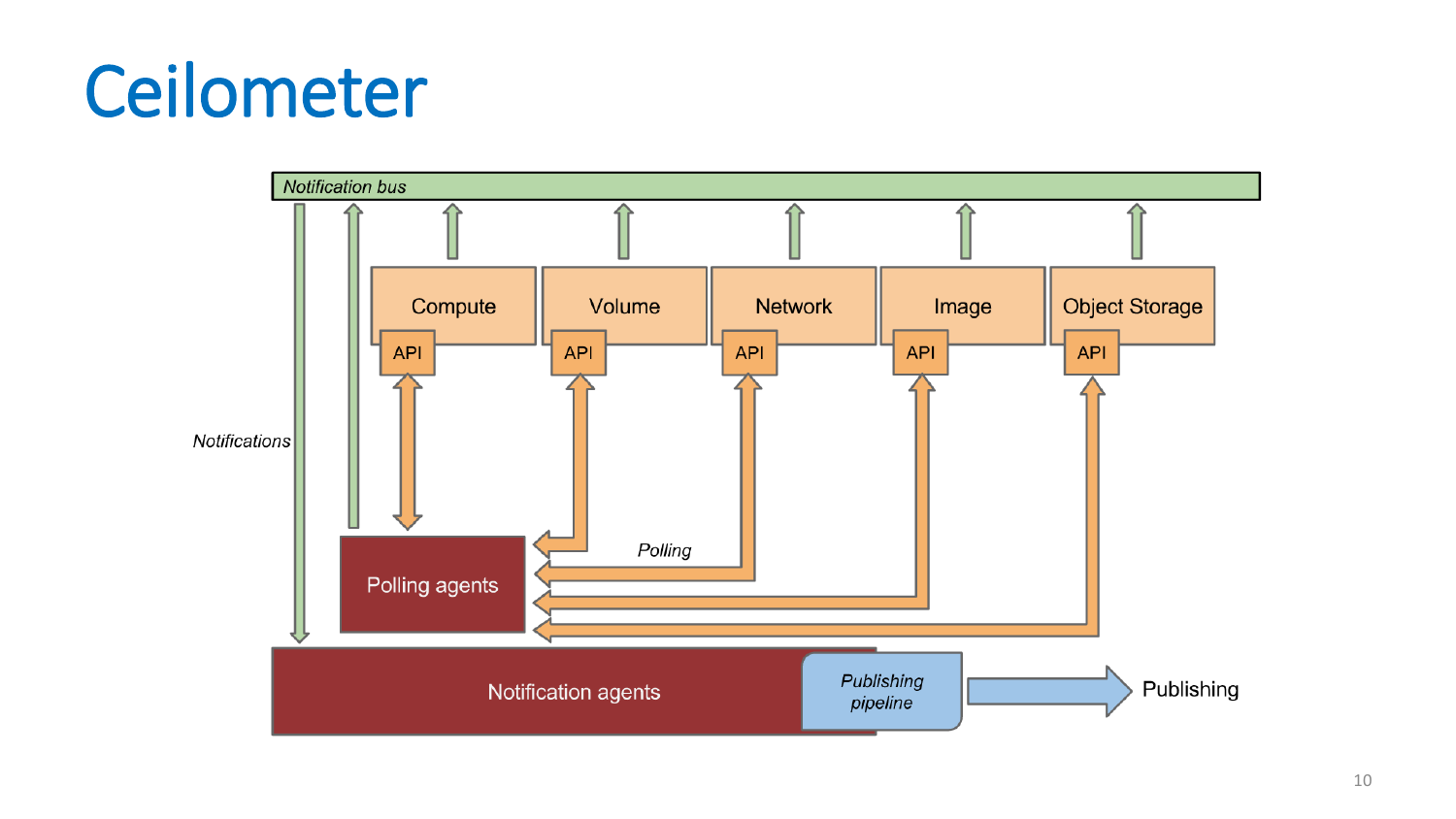## Change Point Detection

- •Statistical detection of abrupt changes in normal behavior
- •Traditionally, observe
	- $\Delta_t = \{SYNReq_t SYNRep_t\}, t = 0, 1, 2, ...$
	- Focuses only on network information
	- Myopic to performance of server instances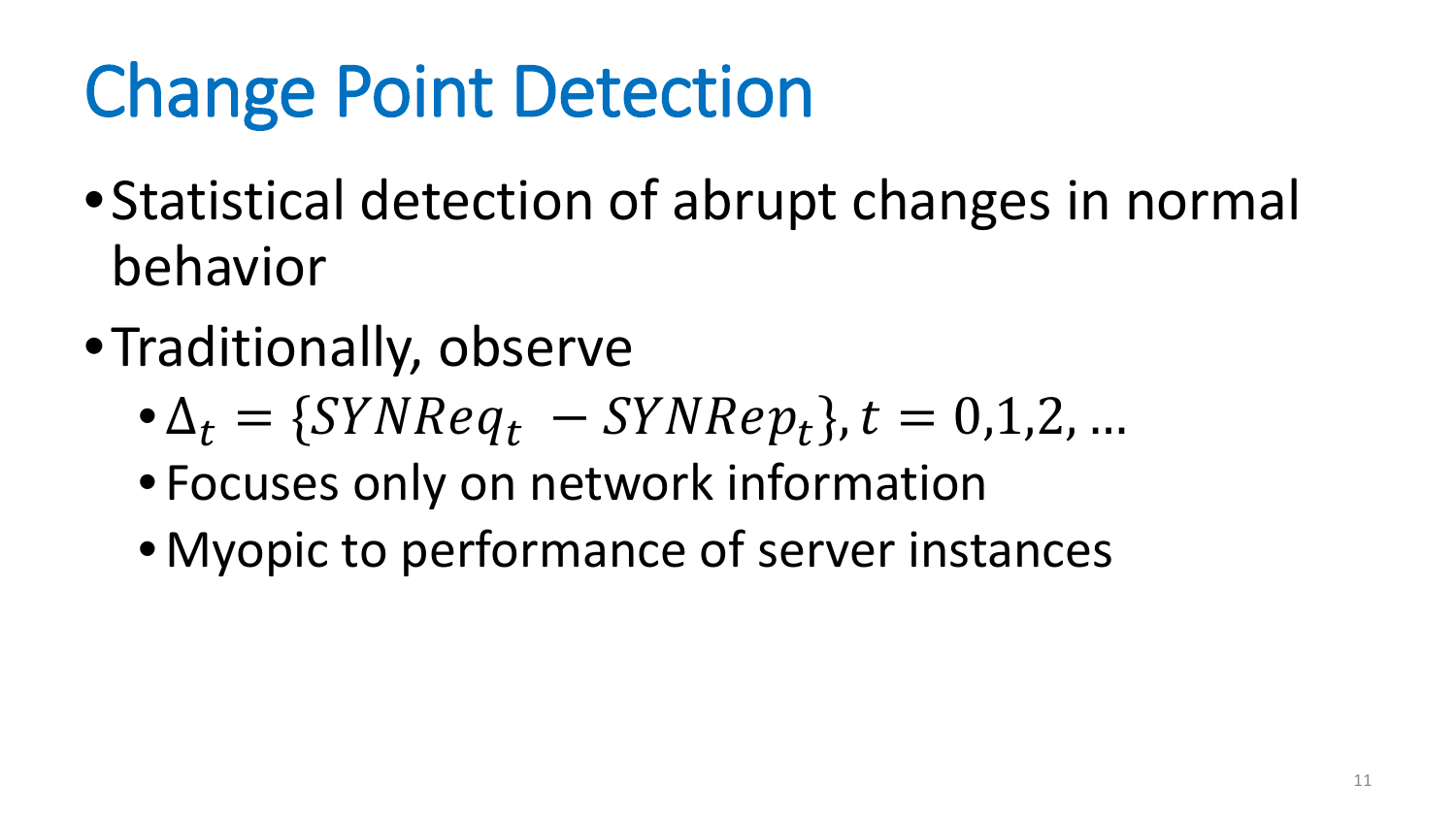### In Our Approach

- •Ceilometer data collection
	- •Disk usage, CPU utilization, Memory utilization, Network utilization
	- •[Apache logs]
- •Define new sample vector
	- $\mathbf{\overrightarrow{A_t}} = \{disk_t, cpu_t, mem_t, req_t, rep_t\}^T$
	- Provides richer definition of normal behavior
	- Covers larger space of attacks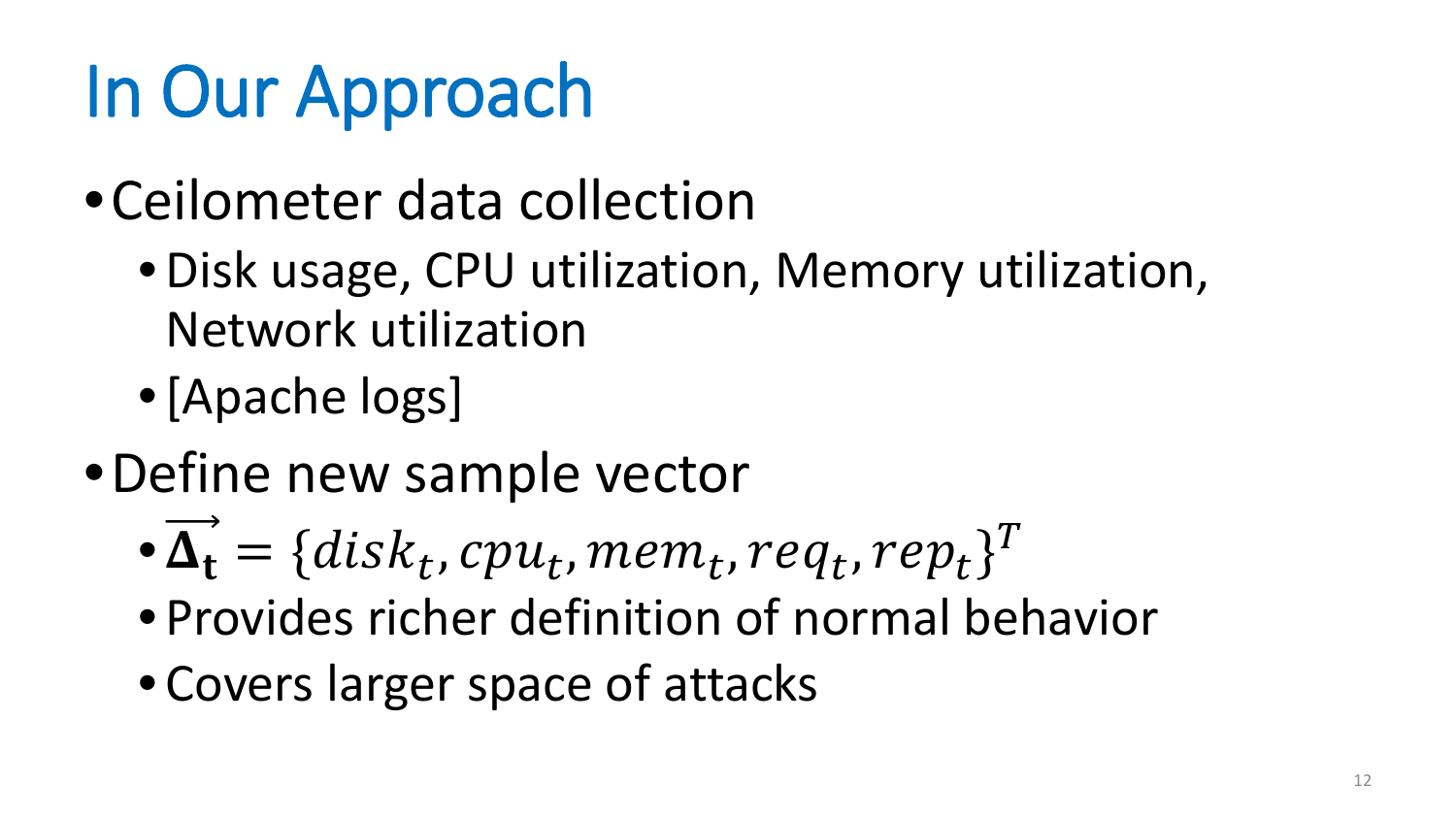### Client Puzzles

- •Efficient stateless proof of work
	- Receive service only after appropriate "*payment"*
- •No puzzle solution required under regular load
- Non intrusive, no infrastructure change required
- •Puzzle mechanism initiated upon attack detection
	- •Use historical data to select puzzle complexity
	- Mechanism/Incentive design problem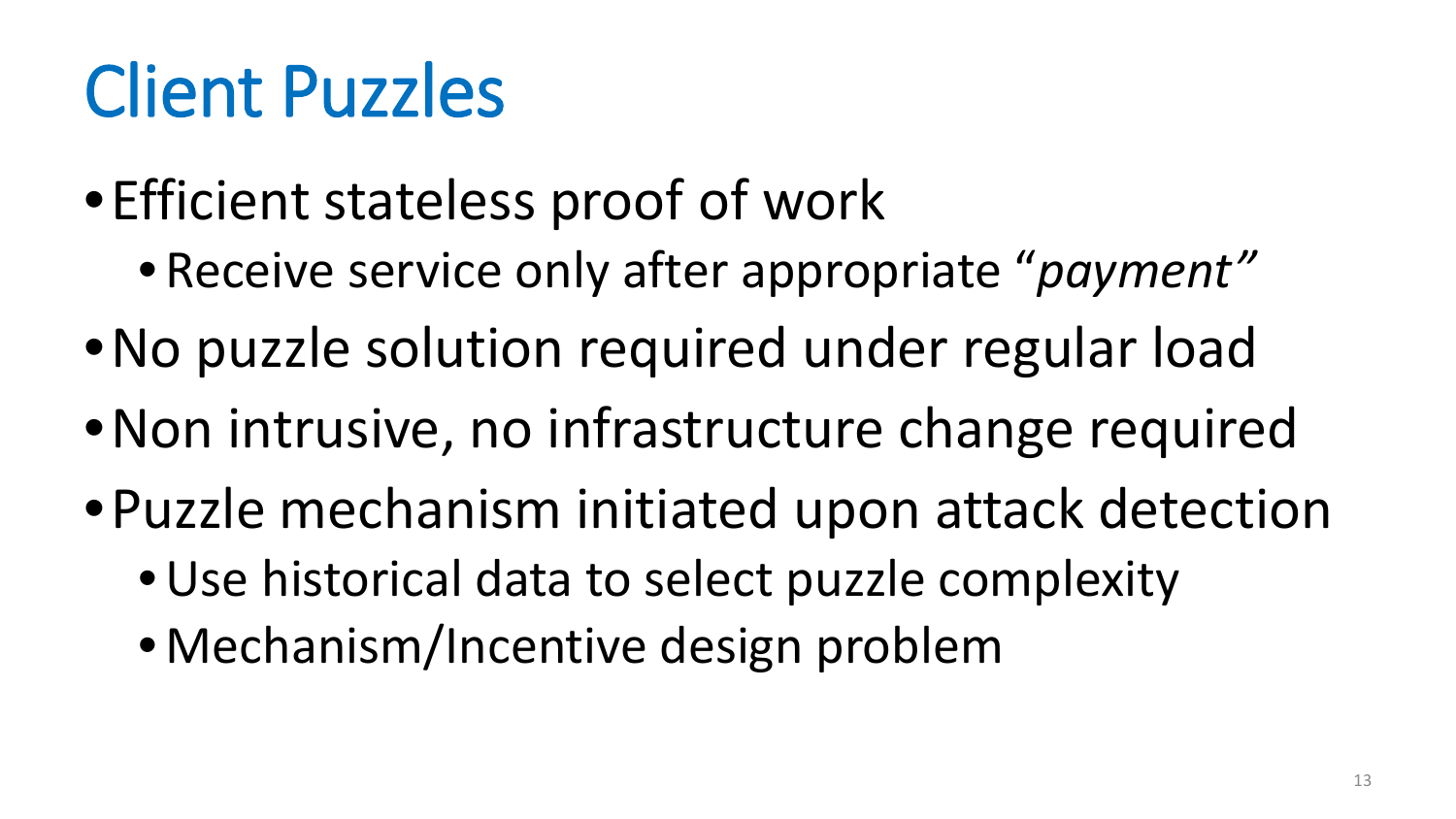#### Puzzle Protocol

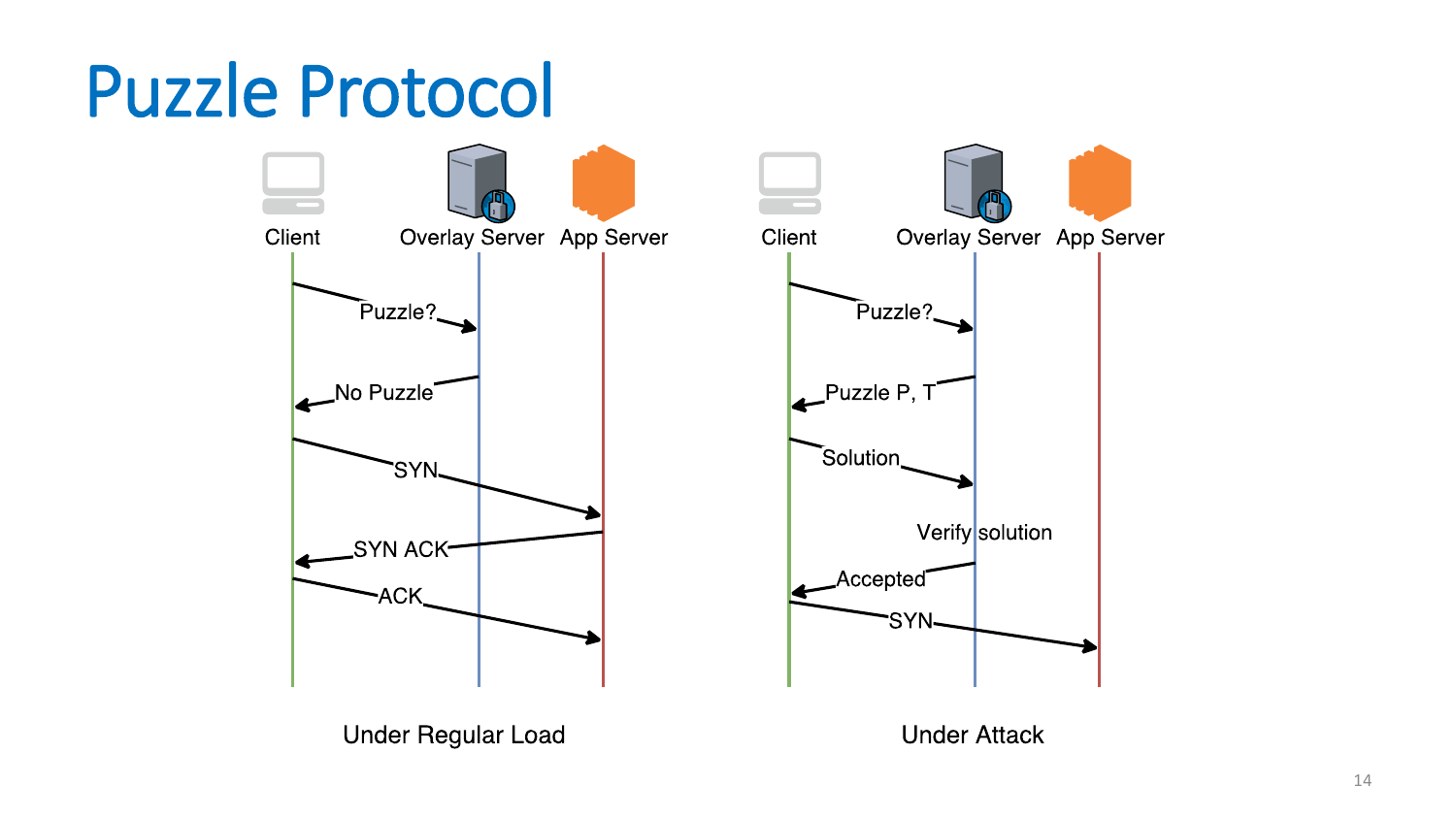#### Puzzle Construction

• Each puzzle is compose of  $k$  sub-puzzles

- Each sub-puzzle of length  $m$  bits
- •Solve by brute force

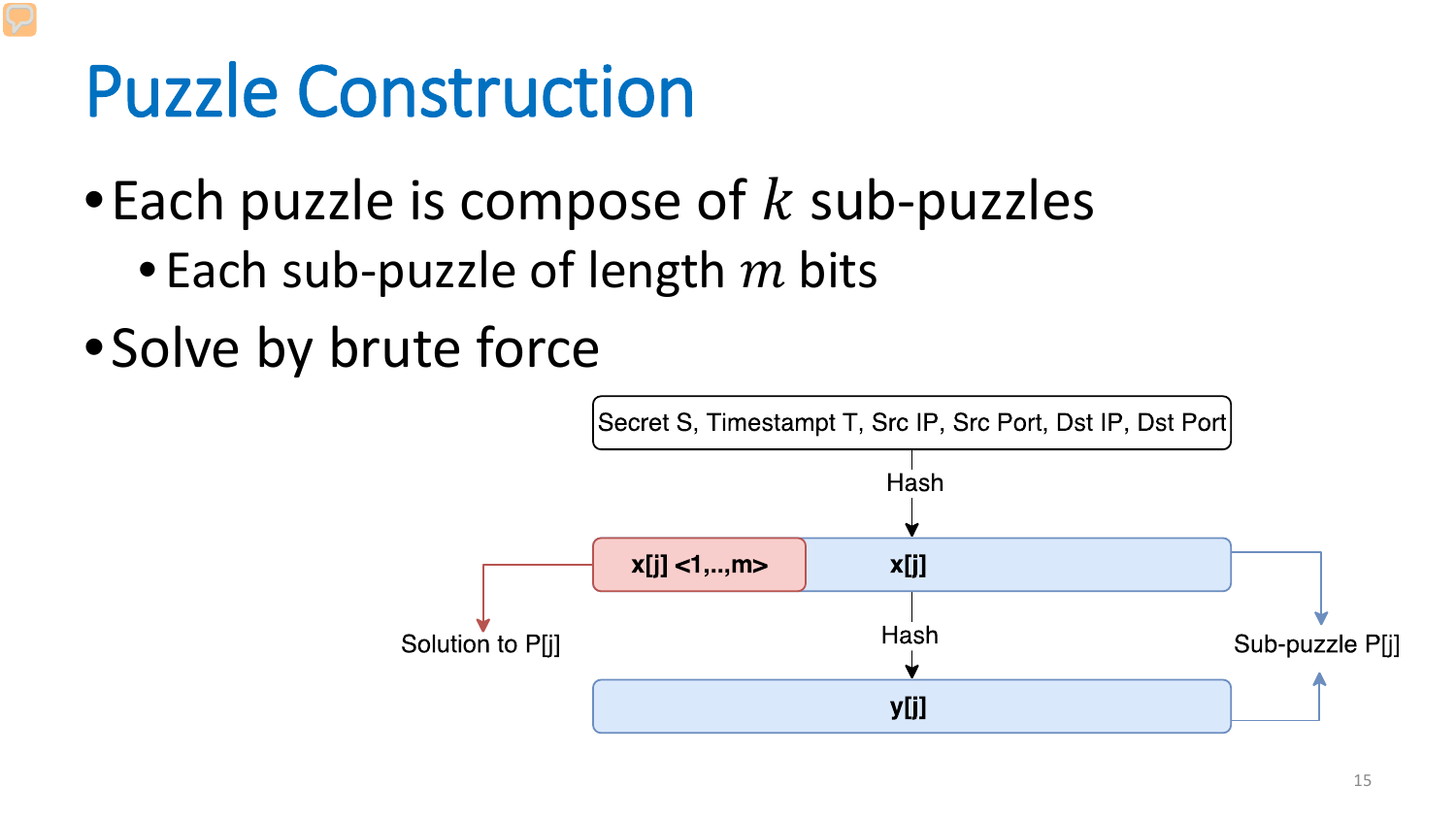### **Effectiveness**

- •Stateless mechanism to filter clients
- •Serious rate limiting on the client side
- •More complexity comes at lower cost for server

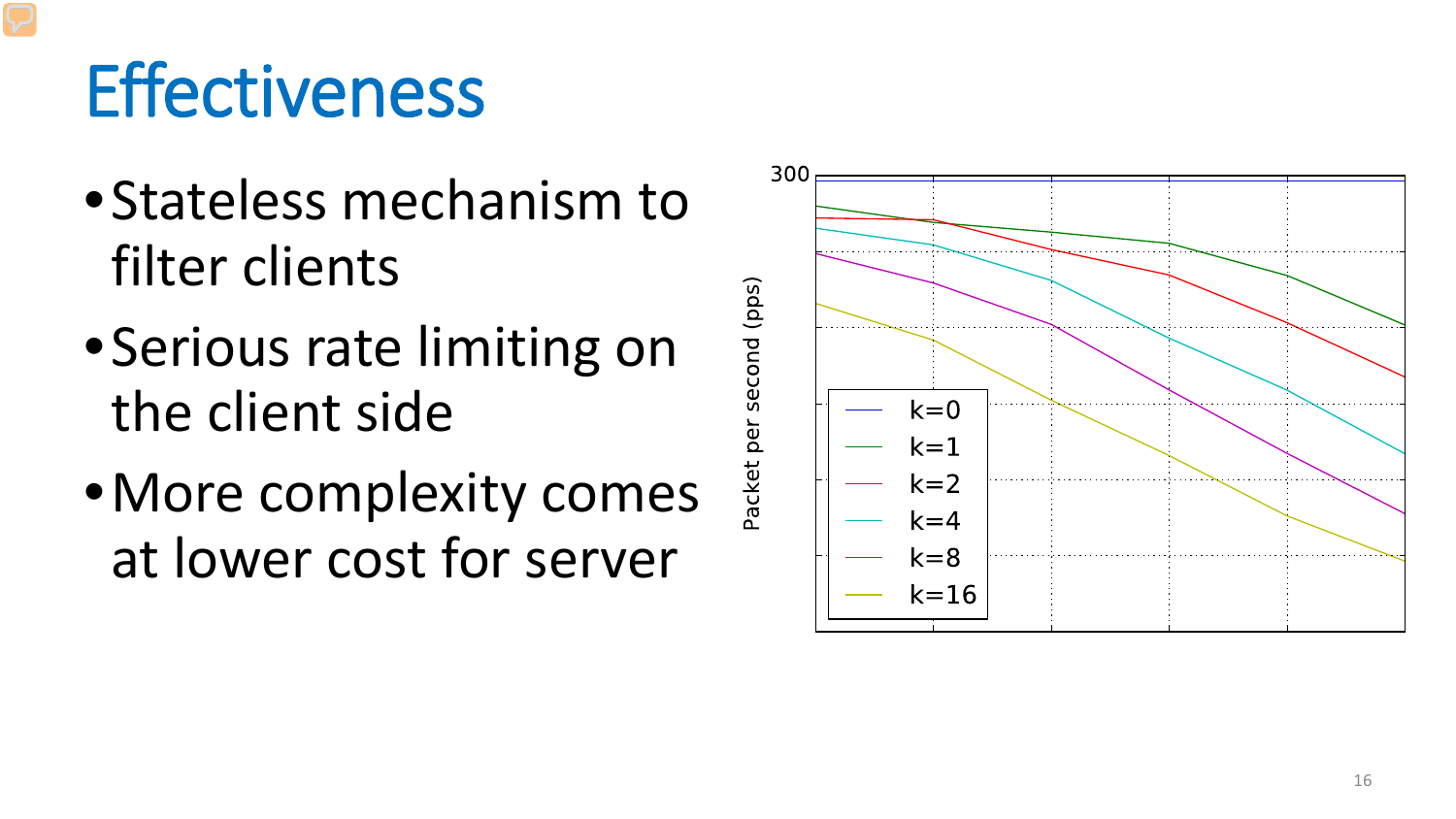### Limitations

#### •Can be DDoS'ed

- More efficient ways to generate and check puzzles
- White/Black listing clients based on history
- Still better than SYN flood attacks
- •How to pick  $k$  and  $m$ 
	- Currently fixed for all users
	- •Increased for everyone when attack intensifies
	- Mechanism/Incentive design problem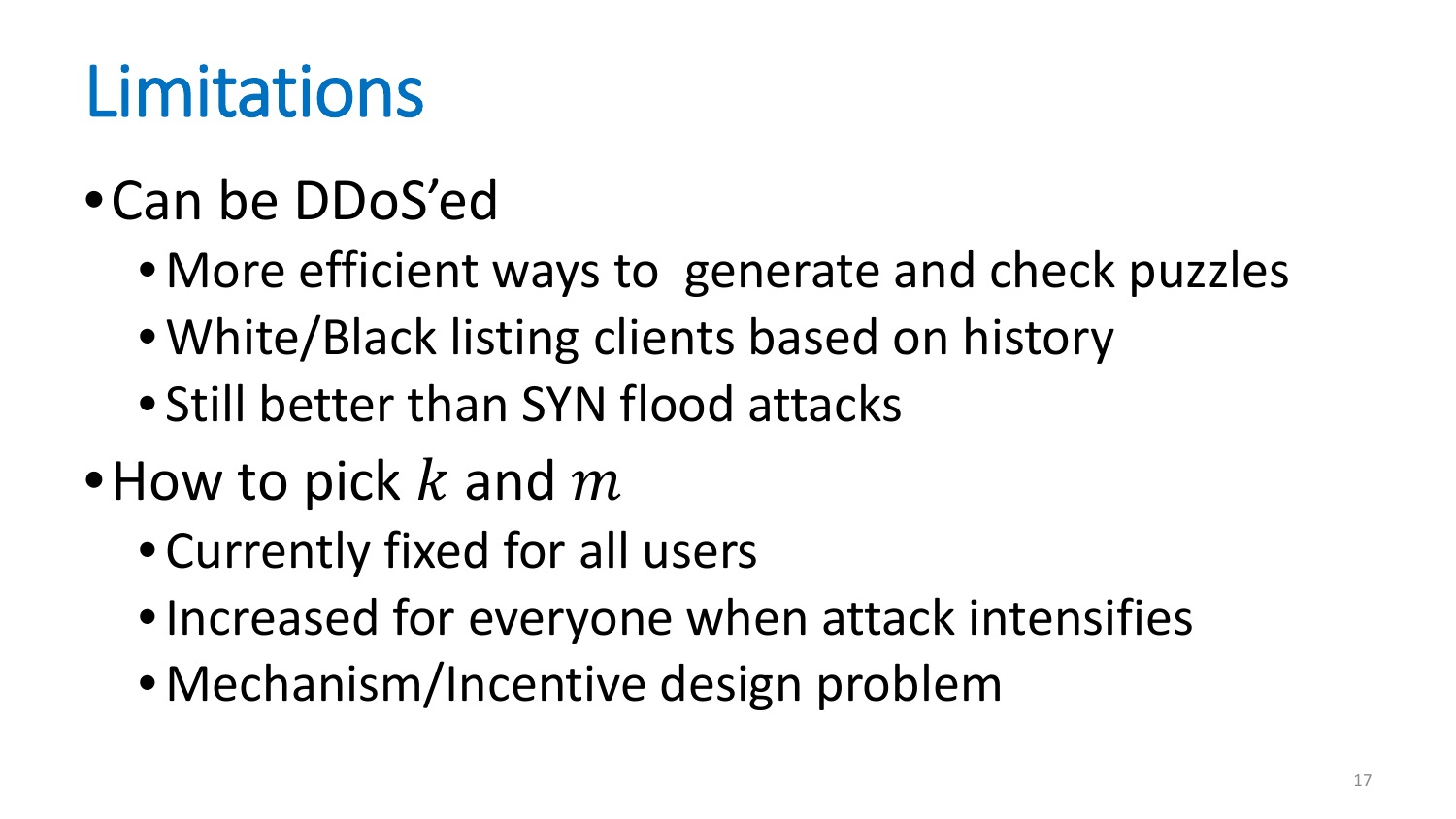### Choosing  $k$  and  $m$

- •Provide service for those who actually want it
- Motivation from network pricing
- $\bullet x_i$ : Request rate for client i
- •Define utility for each client

$$
U_i(x_i, x_{-i}) = \log (1 + x_i) - \boxed{PuzzleCost_i} - \boxed{ServiceDelay}
$$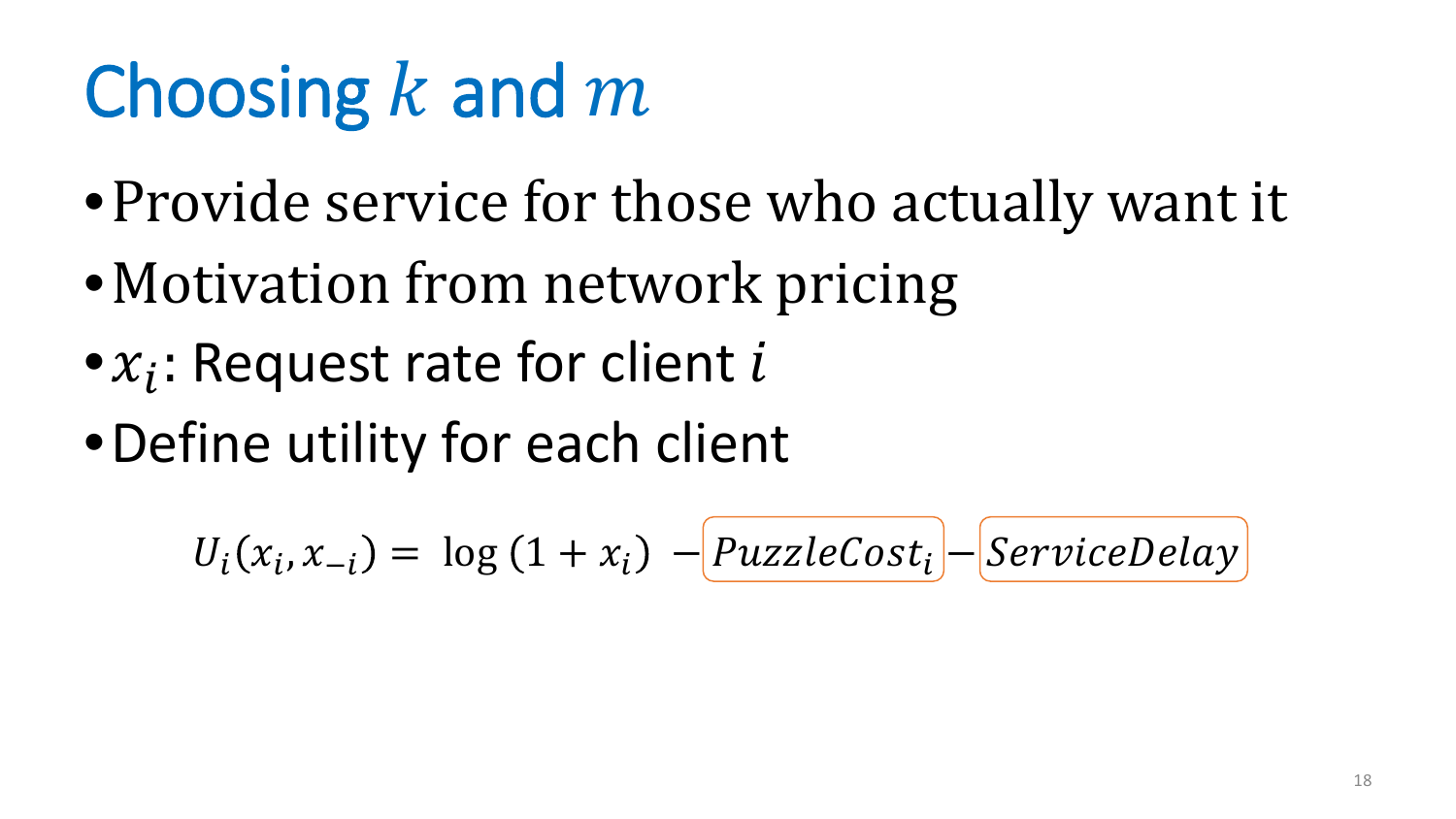### Time to Solve a Puzzle

• Expected number of hashes to solve a puzzle is  $k \times$  $2^{m-1}$ 

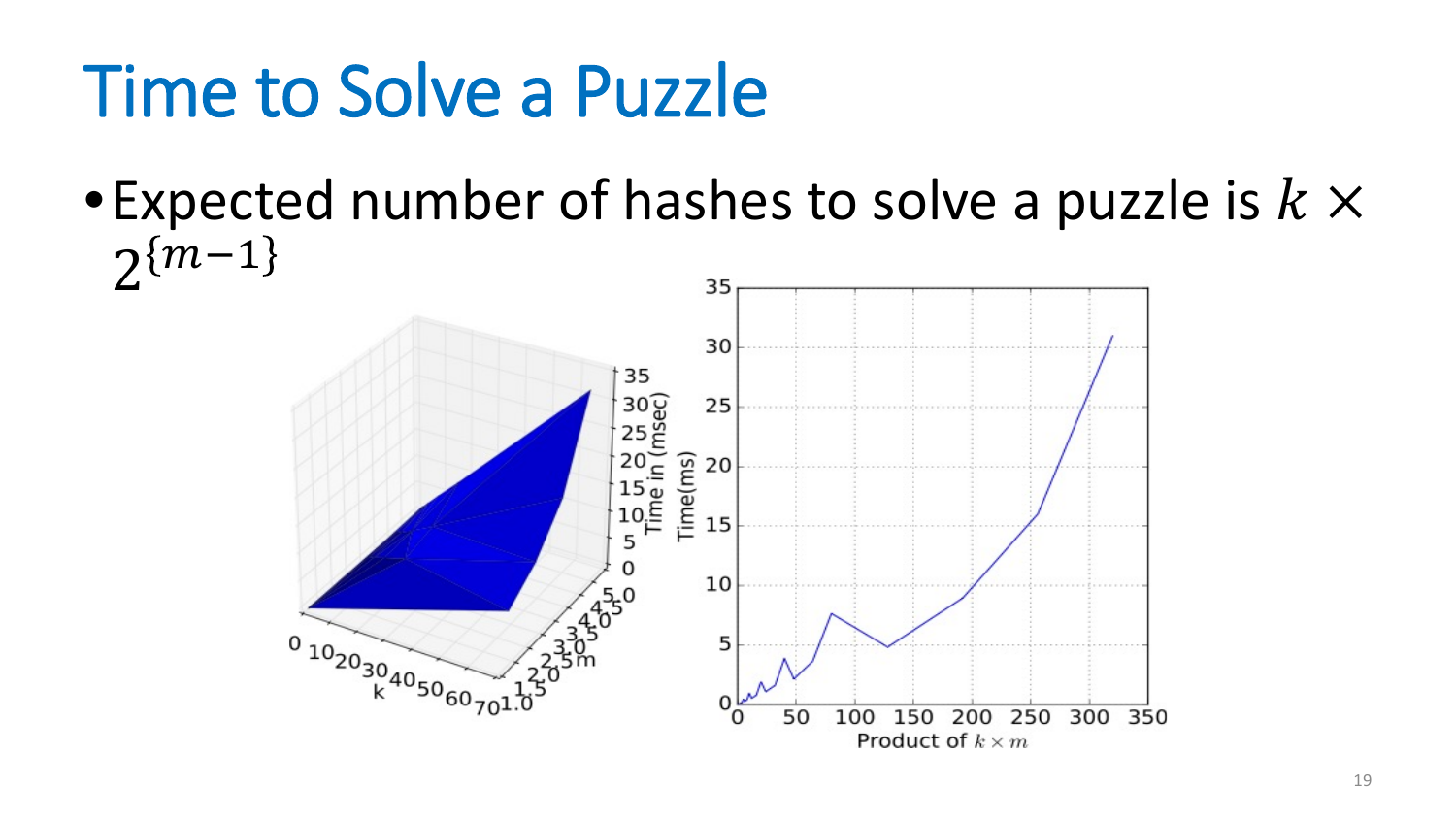### Service Delay

- Model application service as an M/M/c queue
	- c is the number of server replicas
- Rate of arrivals  $\lambda =$  $\sum_i x_i$  $\frac{i^{n}l}{N}$ , N being the number of flows
- Service rate  $\mu$  is estimate from  $ab$  and other stress testing tools
- Analytical solution for expected wait time  $W$

• Function of 
$$
\rho = \frac{\lambda}{c\mu}
$$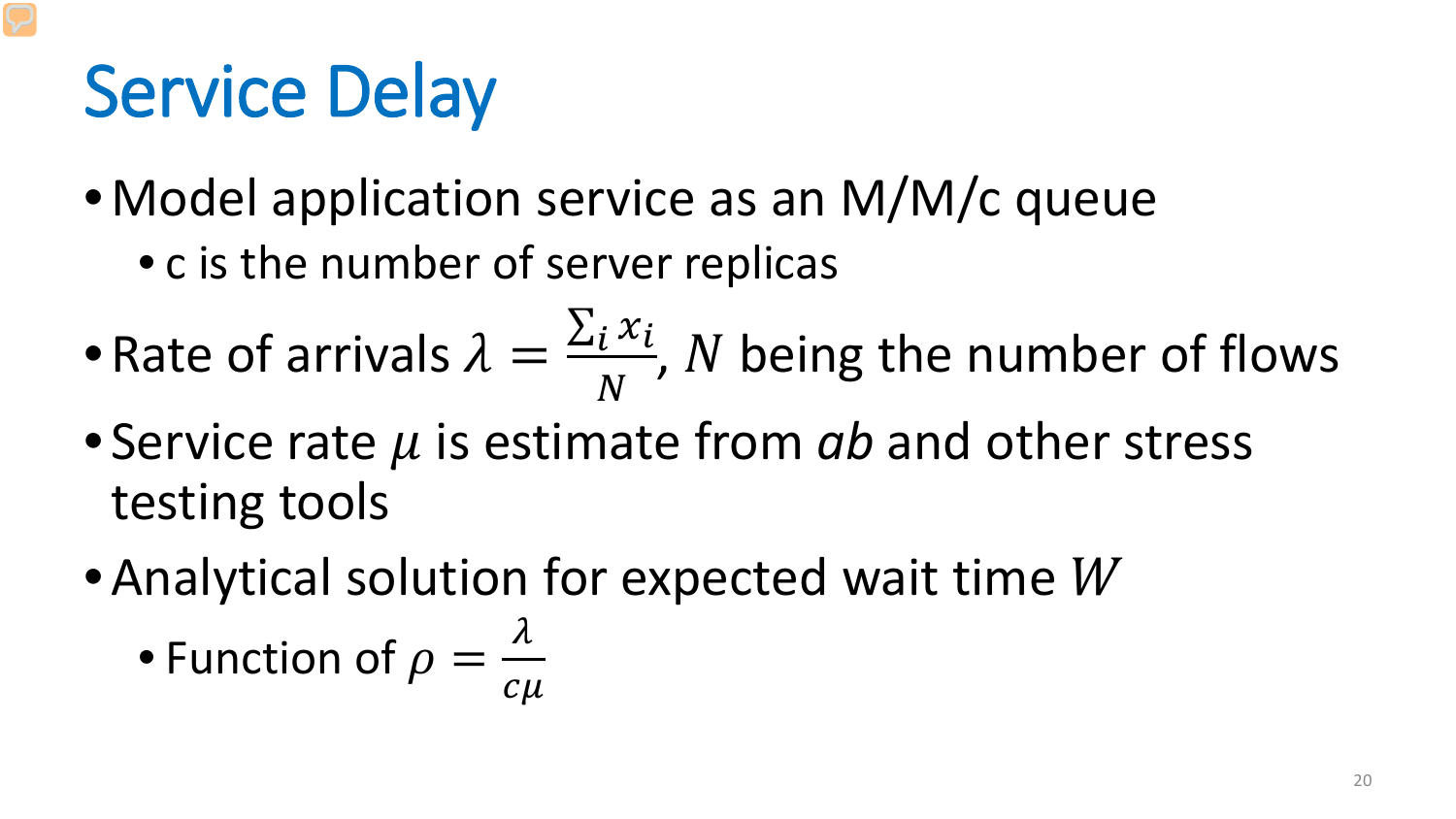#### Service Time Estimate

This is ApacheBench, Version 2.3 <\$Revision: 1706008 \$> Copyright 1996 Adam Twiss, Zeus Technology Ltd, http://www.zeustech.net/ Licensed to The Apache Software Foundation, http://www.apache.org/

Benchmarking 34.210.20.7 (be patient)

|  | Server Software:<br>Server Hostname:<br>Server Port:                                                                                                     | nginx/1.12.0<br>34.210.20.7<br>80                                                                          |
|--|----------------------------------------------------------------------------------------------------------------------------------------------------------|------------------------------------------------------------------------------------------------------------|
|  | Document Path:<br>Document Length:                                                                                                                       | 52757 bytes                                                                                                |
|  | Concurrency Level:<br>Time taken for tests:<br>Complete requests:<br>Failed requests:<br>Total transferred:<br>HTML transferred:<br>Requests per second: | 100<br>44.630 seconds<br>500<br>Ø<br>26532500 bytes<br>26378500 bytes<br>11.20 [#/sec] (mean)              |
|  | Time per request:<br>lime per request:<br>Transfer rate:                                                                                                 | 8926.041 [ms] (mean)<br>89.260 [ms] (mean, across all concurrent requests)<br>580.56 [Kbytes/sec] received |

 $P$  is a set of the set of  $P$  is a set of  $P$  and  $V$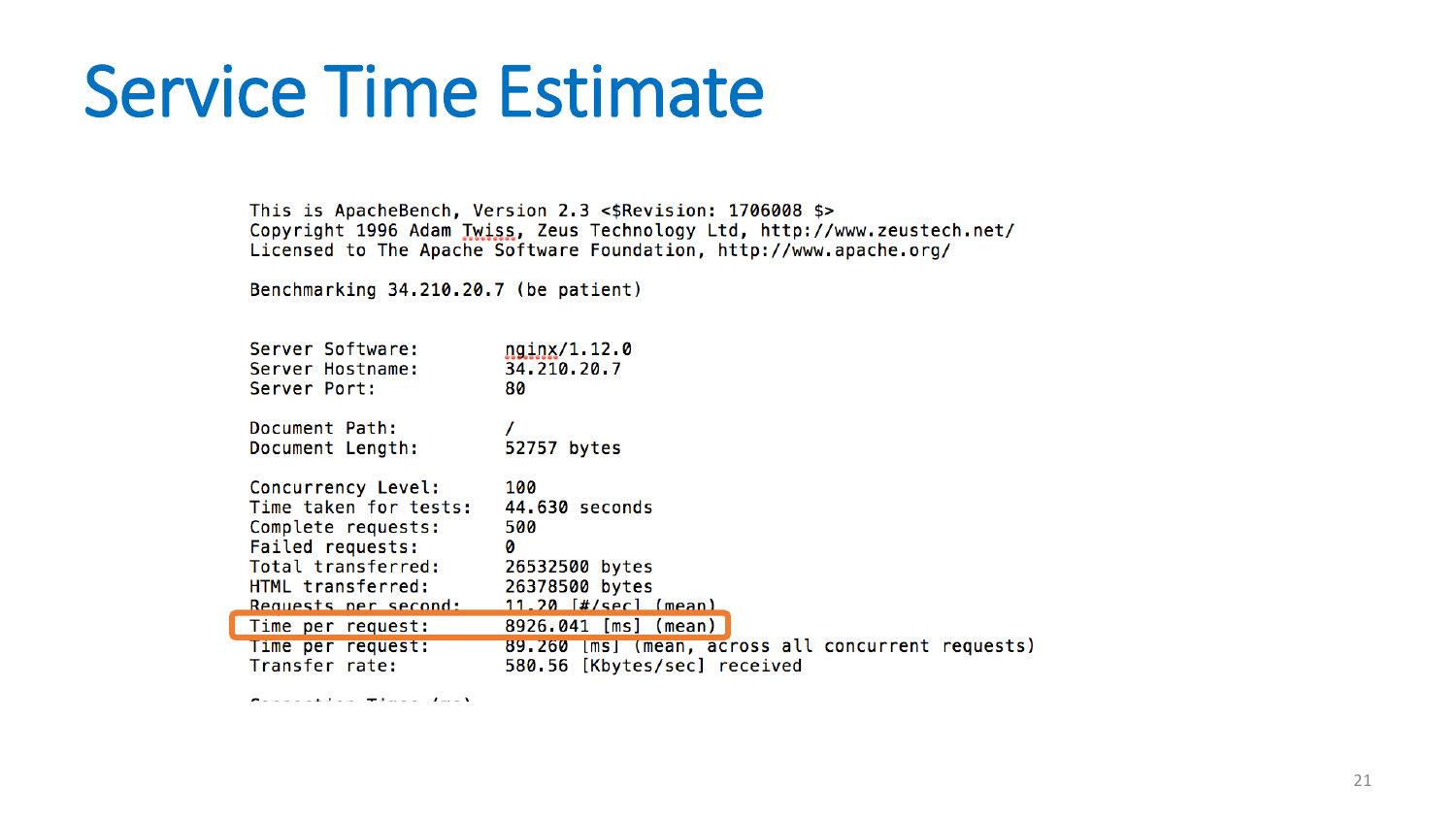### Stackelberg Game (Mechanism Design)

$$
\bullet U_i(x_i, x_{-i}) = \log (1 + x_i) - k_i 2^{\{m_i - 1\}} x_i - W
$$

- W is a function of  $x_i$  and  $x_{-i}$
- Solve for equilibrium rates  $x_i^*$ 
	- $\bullet$   $U_i(x_i^*$ ,  $x_{-i}^*$ ) ≥  $U_i(x_i, x_{-i}^*)$   $\forall x_i, \forall$
- •The cloud's design problem is to find  $k_i^*$  and  $m_i^*$ • argmax  $\sum_i \log(1 + x_i^*) - \sum_i (m_i \times k_i) x_i^*$  $p_i, k_i \in \mathbb{N}$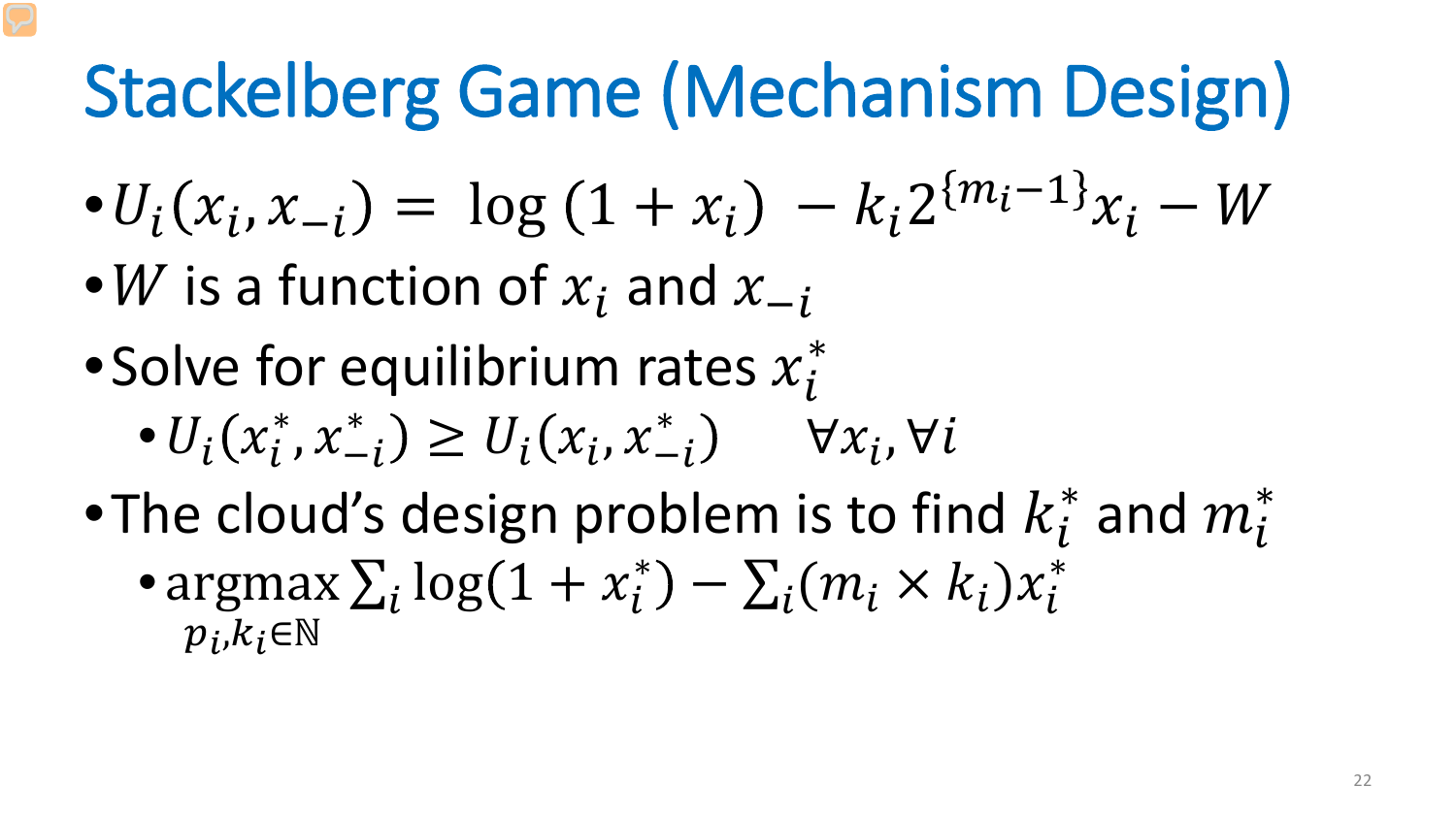## Horizontal Scaling Ideas

- Adding more replicas naively
- •Give networking and compute budgets
	- Solve optimization problem
- •Think in terms of the queueing model
	- Scale up to keep  $\rho < 1$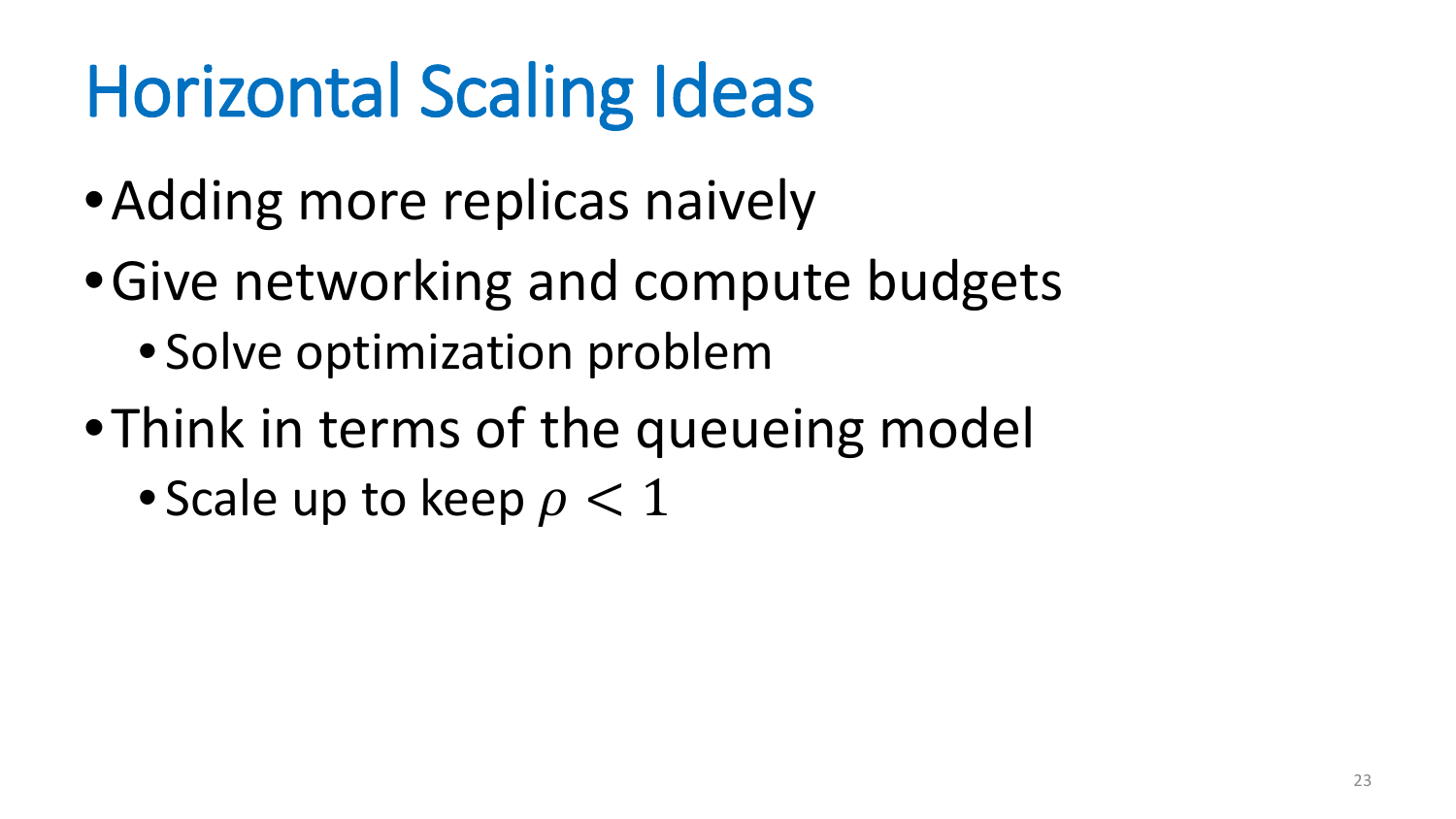### OpenStack Deployment

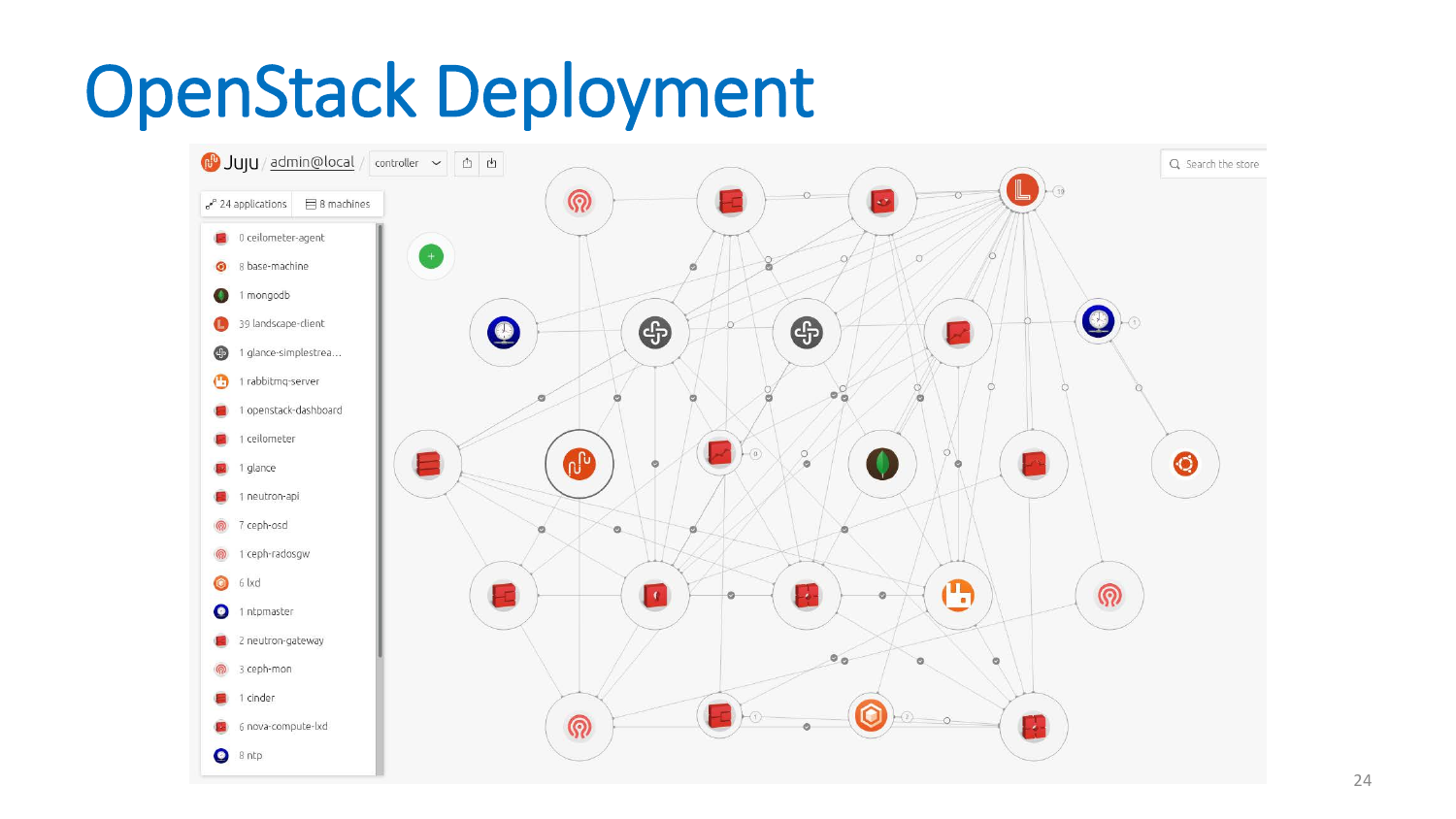## Infrastructure and Applications

- •Deployment composed of 4 servers and 6 commodity machines
- •Running Wordpress server replicas with MySQL backend
- •NginX load balancer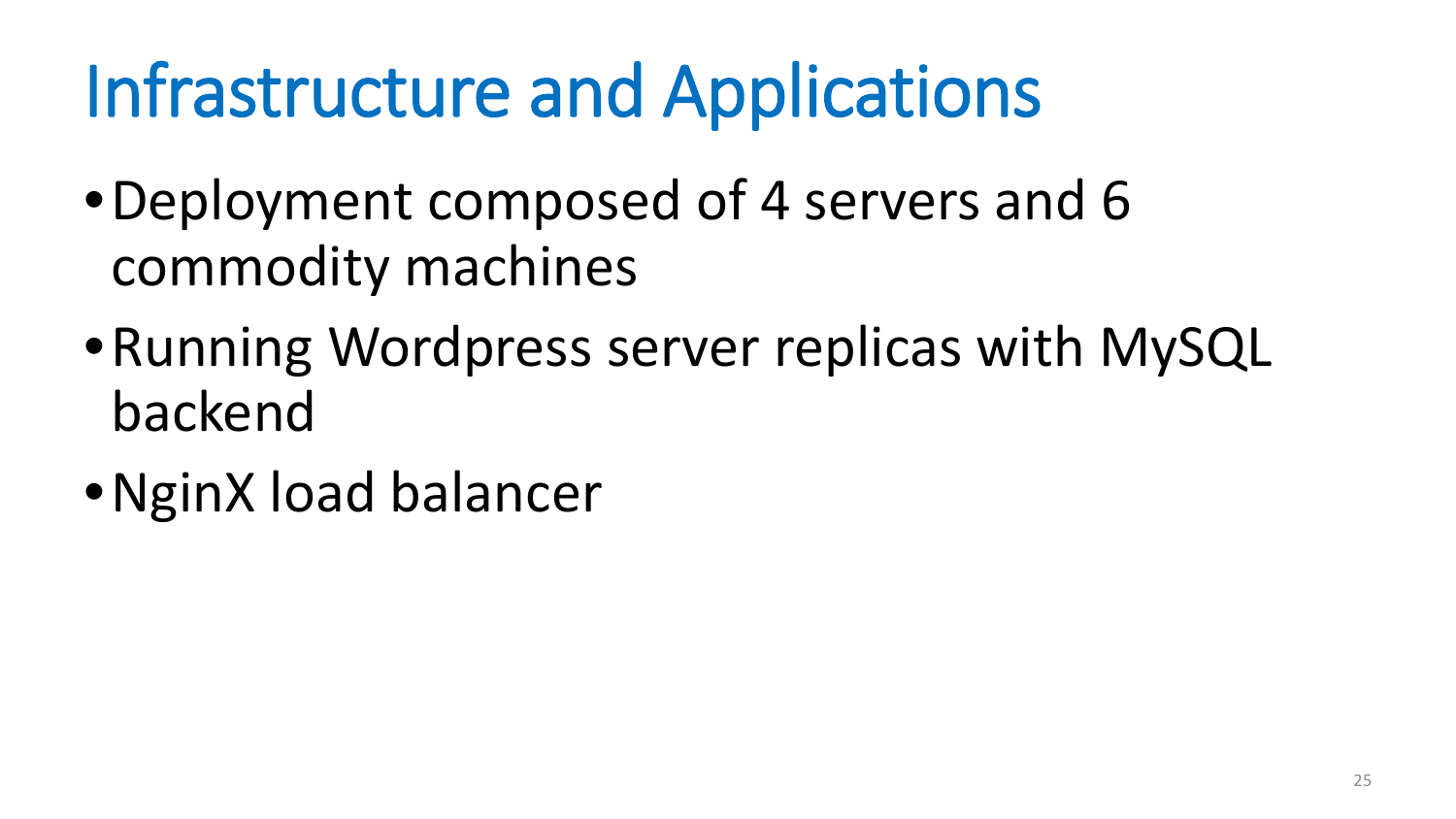### Steps for Evaluation

- •Evaluate change point detection mechanism
- •Simulations to evaluate puzzle difficulty selection
- •Comprehensive evaluation
	- Simulate normal and heavy load using stress testing tools
	- Simulate attack using botnet simulator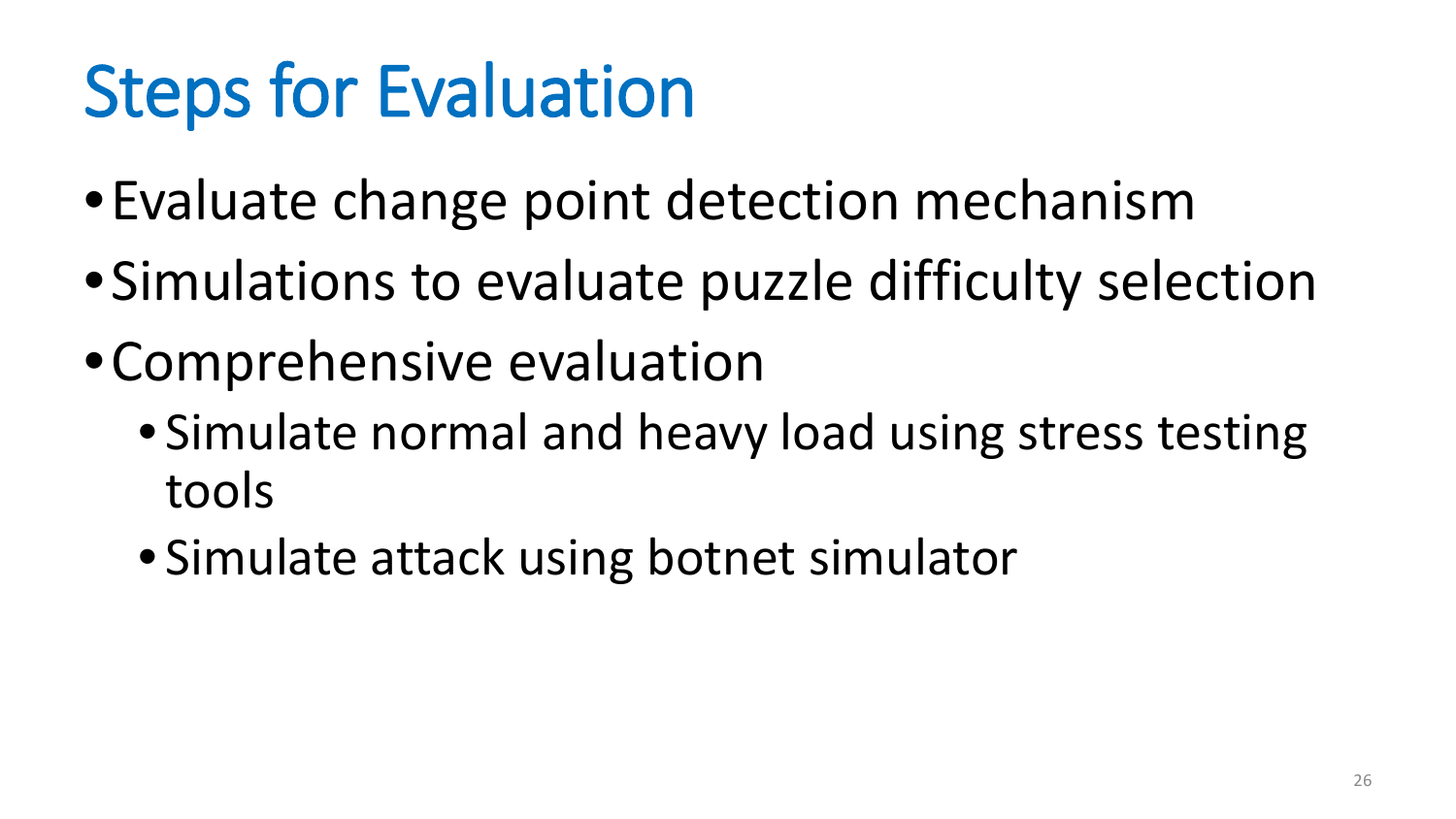# Major Challenge

- We have tried multiple deployment tools
	- Each claim to be the "Chuck Norris" of deployment
- •Lack of documentation for troubleshooting deployment errors
- •Biggest success with Ubuntu Autopilot so far